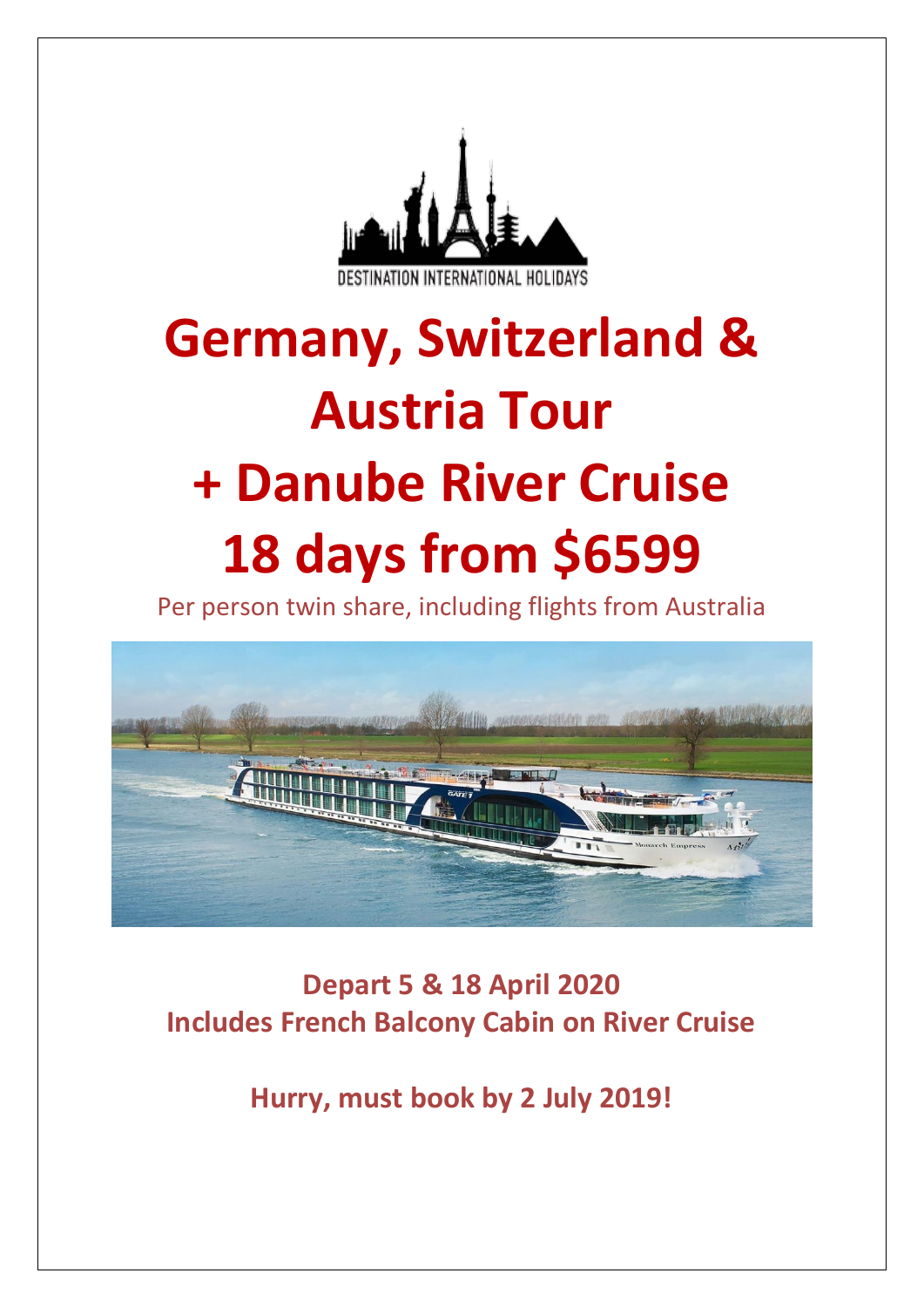## **Departs:**

5 or 19 April, 2020

Other dates available from May to October 2020 at higher rates.

## **Price:**

From \$6599 per person, twin share

*Contact us for single rates.*

## **River Cruise Package Includes:**

• Return economy flights Melbourne, Sydney, Brisbane or Perth to Frankfurt & Budapest

Extra \$200 from Adelaide and Canberra

- Airline taxes & fuel surcharges
- 16 nights accommodations
	- 1 night Mainz
	- **■** 1 night Heidelberg or Mannheim
	- 2 nights Lucerne
	- 2 nights Innsbruck
	- 1 night Salzburg
	- 2 nights Munich
	- 7 nights outside cabin aboard the Deluxe MS Monarch Empress or First Class Monarch Governess
- River port charges of \$190 per person
- Cruise & hotel porterage
- All transfers included only with airfare purchase on package arrival & departure dates†
- 34 meals: 16 breakfasts, 6 lunches, 12 dinners
- Cruise director & activities host throughout cruise
- Tour manager in Germany, Switzerland & Austria
- Services of local guides in all major cities
- Services of English-speaking tour manager & cruise director
- Shore excursions per itinerary
- Entrance fees per itinerary
- Comfortable wireless earphones for enhanced touring during excursions

## **Excludes:**

- Single supplement
- Travel insurance (required)
- Meals & sightseeing not specified in the itinerary
- Optional tours
- Items of a personal nature, such as drinks, snacks, WiFi, laundry etc
- Any items or services not listed in the above inclusions or in the itinerary

*Subject to confirmation by the airlines, hotels & tour operator. Booking conditions & cancellation fees apply.*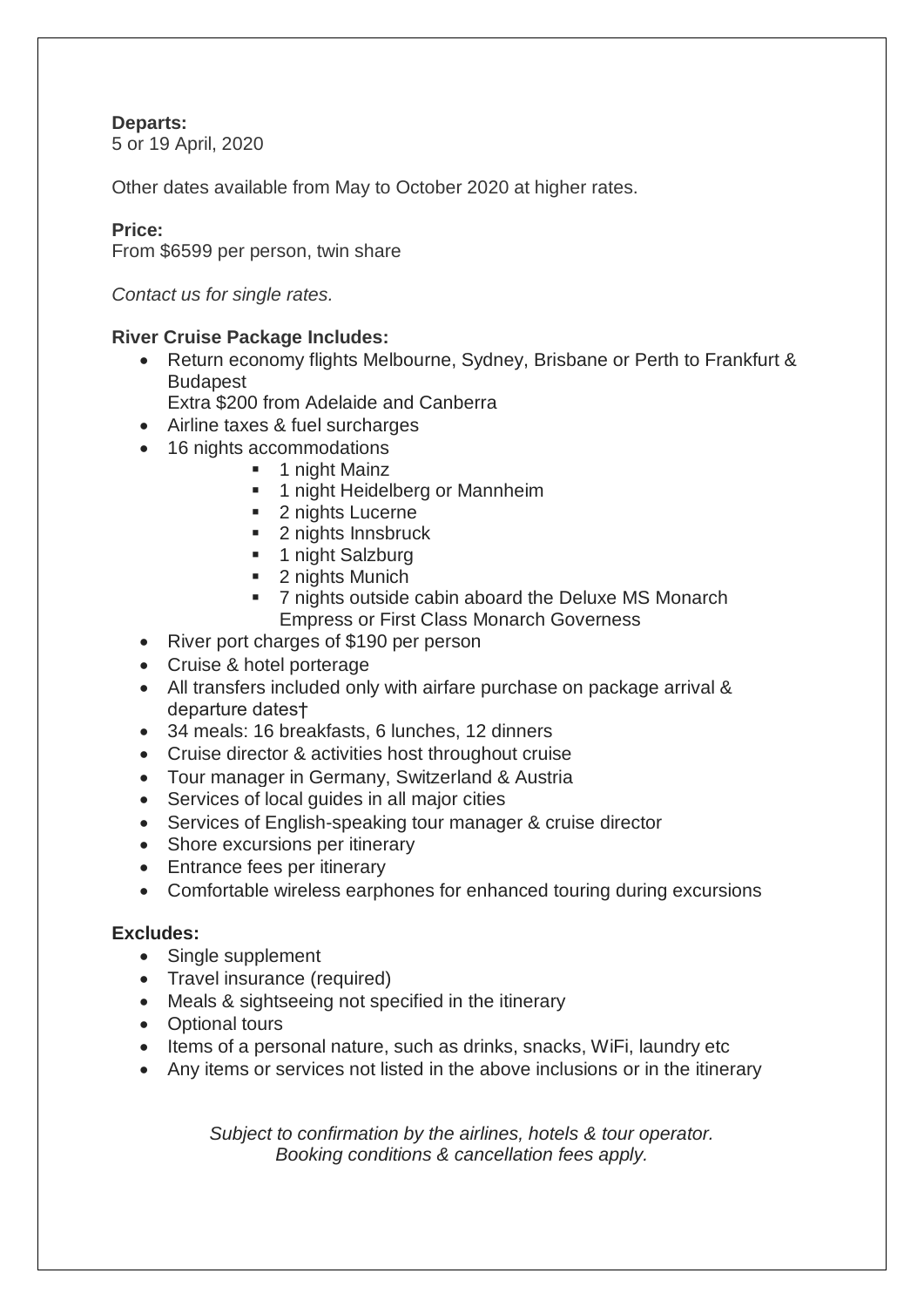# **Call Destination International on 1300 813 391 for enquiries & reservations.**

## **Special Features**

- Enjoy a scenic cruise on the Rhine, view hilltop castles and villages of timber-framed houses
- Marvel at the thunderous Rhine Falls, one of Europe's largest and most powerful
- View the Golden Roof, in the heart of historic Innsbruck
- Visit Bavaria's "Mad" King Ludwig's fantasy castle of Neuschwanstein, a symbol of idealized romance
- In sparkling Lucerne, in the heart of the Swiss Alps, visit the inspiring Lion Monument
- Enjoy a city tour of Vienna and view Hofburg Palace, Vienna Opera House and St. Stephen's Cathedral
- Tour the historic Benedictine Melk Abbey, one of the finest examples of Baroque architecture

## **River Cruise Features & Amenities**

- Gala Welcome Dinner and Farewell Dinner
- Wine and beer with dinners
- Locally inspired recipes
- Early riser breakfast in addition to buffet breakfast
- Late night snack
- Complimentary basic Wi-Fi access
- Self-serve coffee and tea station
- Lounge serving premium spirits
- Fitness center
- Non-smoking ship interior
- Shore excursions conducted exclusively in English

## **ITINERARY:**

#### **DAY 1, Sunday - Depart for Germany**

Depart for Frankfurt, Germany

## **DAY 2, Monday - Arrive in Frankfurt**

Arrive in Frankfurt and transfer to your hotel in nearby Mainz or Darmstadt. The remainder of the day is on your own to rest and relax. In the evening at approximately 6 PM, an orientation meeting with your Tour Manager introduces you to the delightful program that lies ahead, followed by a Welcome Drink and Dinner with your fellow travelers. We recommend that you select flights which arrive in your destination no later than 4 PM on Day 2 of the itinerary, or earlier if possible

**Overnight:** Mainz or Darmstadt **Meals:** Dinner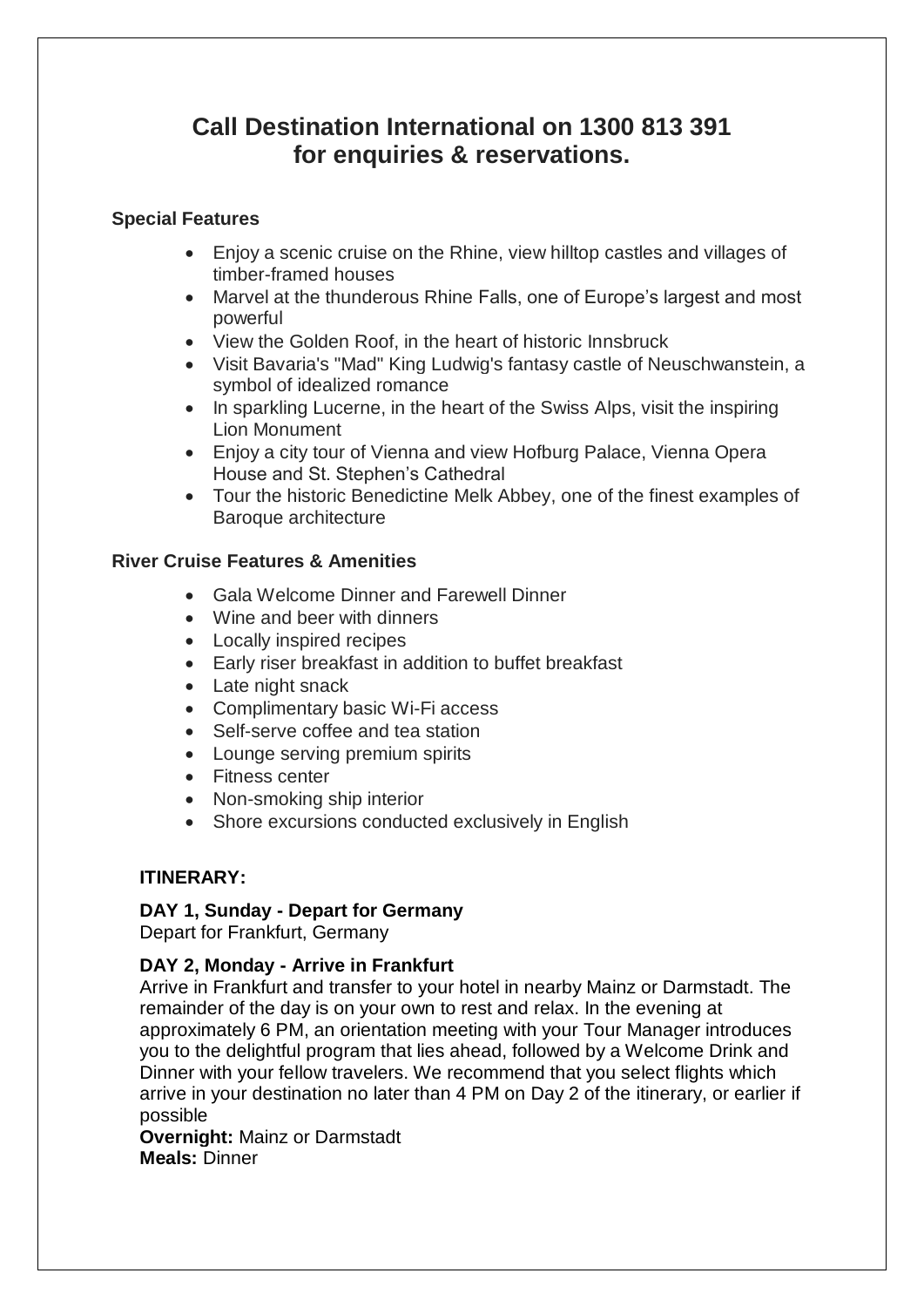## **DAY 3, Tuesday - Rhine River Cruise & Heidelberg City Tour**

The morning begins with a cruise on the scenic Rhine. See stunning vistas of hilltop castles, terraced vineyards, and villages of timber-framed houses along the course of the river. Pass the mighty Lorelei rock rising vertically from the waters named for the siren "Lorelei" who bewitched sailors passing by. In Heidelberg, home to the oldest university in Germany, view the imposing red sandstone ruins of Heidelberg Castle originally built in the 12th century. This hilltop Gothic masterpiece has encountered turbulent times but still stands as a dominant symbol of the city. Balance of the day is at leisure in Heidelberg to discover the enchanting alleys and lanes in the Old Town with its small gardens, museums and lovely galleries

**Overnight:** Heidelberg **Meals:** Breakfast

## **DAY 4, Wednesday - Black Forest**

Head south on a scenic drive through the Black Forest region, an area of unrivaled natural beauty with its dense forests of thick pine trees. Nestled in the forest, you will see some of the charming traditional homes with their long sloping roofs. Continue on a drive to Schaffhausen, surrounded by vineyards. Here, you will see the thunderous Rhine Waterfalls; one of Europe's largest and most powerful. Then, on to beautiful Lucerne, with its pristine lakeside setting and gorgeous mountainous panorama. Spend two relaxing nights here in the center of the Swiss Alps

**Overnight:** Lucerne **Meals:** Breakfast, Dinner

## **DAY 5, Thursday - Full Day in Lucerne**

A full day to explore the heart of central Switzerland. Begin the day at the inspiring Lion Monument, one of the best-known monuments in the country, created in remembrance of the heroic death of Swiss guard killed in 1792. Continue to the 14th century medieval Chapel Bridge one of the oldest covered wooden bridges in Europe, forming the centerpiece of Lucerne's townscape. Later, time to shop for chocolate, watches and the famous Swiss and German cuckoo clocks or sip coffee at an outdoor cafe. In the afternoon, there is an opportunity to join the exciting *optional* tour to Mount Pilatus. Ascend the world's steepest cogwheel railway which winds up through lush meadows and sparkling mountain streams to the summit of Mt. Pilatus at nearly 7000 feet. After admiring the splendid panorama, descend by aerial cableway and return to your hotel **Optional:** Mount Pilatus Tour (PM)

**Overnight:** Lucerne **Meals:** Breakfast

## **DAY 6, Friday - Neuschwanstein Castle**

This morning drive through glorious Alpine scenery to visit Bavaria's "Mad" King Ludwig's fantasy castle of Neuschwanstein perched high above the valley below. This is one of the most visited castles in Germany and a symbol of idealized romantic architecture. Among the castle's finest rooms are two magnificent halls with extravagant decorations dazzling in gold and blue. Cross into Austria via the mighty Fern Pass and journey to Innsbruck, the Tyrolean "capital" of the Austrian Alps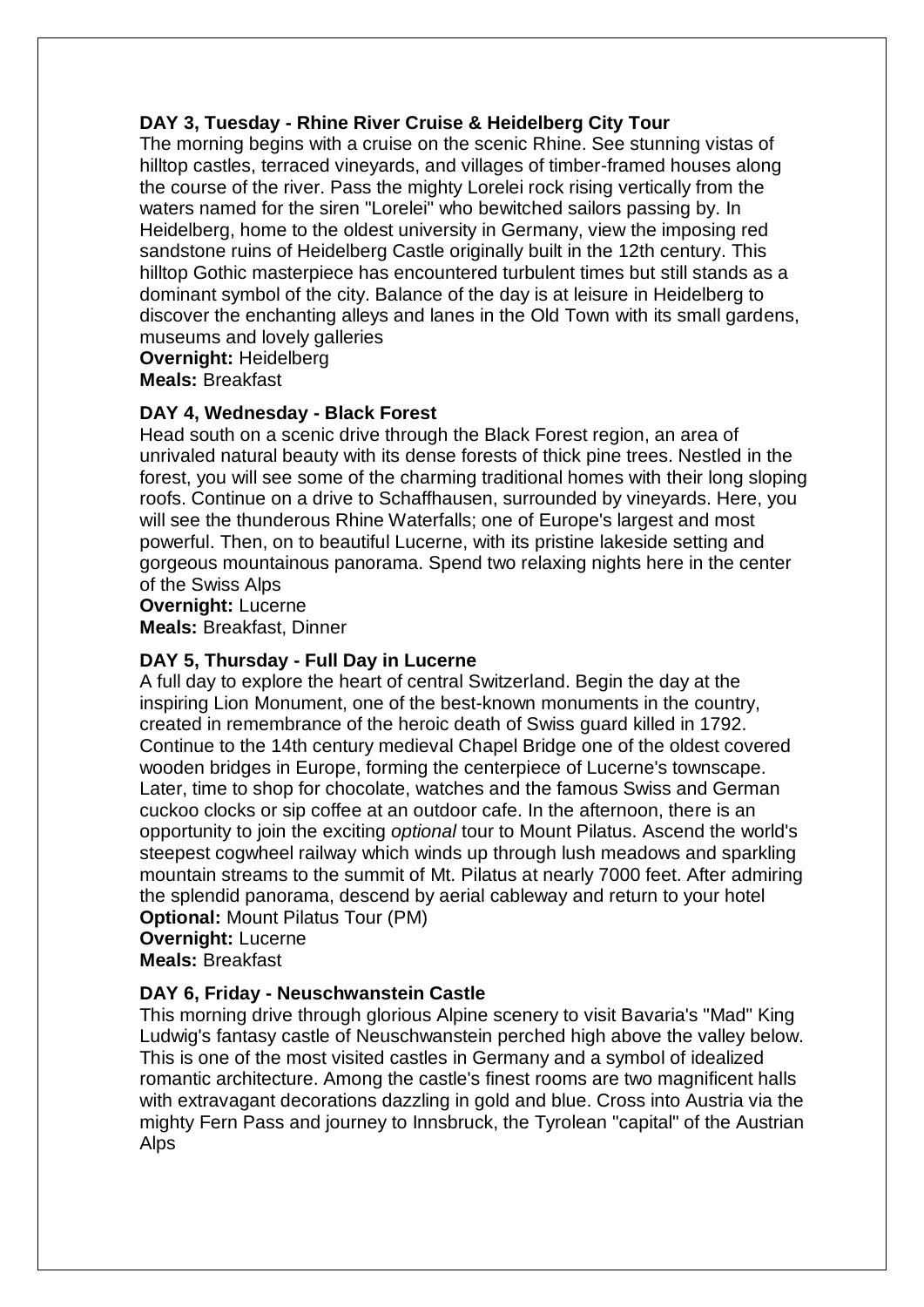#### **Overnight:** Innsbruck **Meals:** Breakfast, Dinner

#### **DAY 7, Saturday - Full Day in Innsbruck**

Steeped in centuries of colorful history, Innsbruck features fine examples of Imperial splendor. Journey back in time with an array of splendid architectural gems from the Gothic, Renaissance, Baroque and Neoclassical period. On your orientation tour, stop at the Golden Roof, overlooking a bustling square in the heart of historic Innsbruck and the St. James Cathedral, a spectacular example of Baroque architecture. Innsbruck has also hosted two Olympic Winter Games (1964 and 1976). See the famous ski jump used in the Winter Olympics. Join the afternoon *optional* tour to charming Seefeld with Carriage Ride. Tonight, experience an authentic Tyrolean evening on the *optional* tour featuring a varied entertainment program including folk music, Tyrolean dances and yodeling **Optional:** Seefeld with Carriage Ride (PM) **Optional:** Tyrolean Evening with drinks **Overnight:** Innsbruck **Meals:** Breakfast

## **DAY 8, Sunday - Salzburg City Tour**

After breakfast, travel to Salzburg. This baroque jewel was the birthplace of Mozart. The guided walking tour takes you to view the house where Mozart was born, as well as to the squares and gardens of this beautiful city, crowned by the 11th century Hohensalzburg Fortress. The city is also known for the singing von Trapp family and the setting for the film, The Sound of Music. More time to explore charming Salzburg, or participate in the *optional* excursion into the surrounding countryside to the ruins of Obersalzberg, once a mountain retreat for senior Nazi SS officers. Then, transfer to special motor coaches adapted for the scenic mountain climb and ascend to Hitler's notorious "Eagle's Nest."\* *\*Austrian Alps & Sound of Music Tour is offered when Eagle's Nest Tour is not available during April, May, and November*

**Optional:** Eagle's Nest Tour (PM) **Optional:** Austrian Alps & Sound of Music Tour **Overnight:** Salzburg **Meals:** Breakfast, Dinner

## **DAY 9, Monday - Explore Munich**

This morning, continue to Munich. Arrive at Marienplatz square, cultural center of the city, dominated by the gothic New Town Hall housing Munich's world-famous Glockenspiel, which dates back to 1908. This colorful mechanical clock has lifesize figures that dance to music with shows several times a day. In the afternoon, a guided city tour takes you past the Olympic Stadium situated in the heart of Olympia Park in northern Munich built as the main venue for the 1972 Summer Olympics. Then, visit the stunning Nymphenburg Palace with its gorgeous baroque facade, once summer residence of Bavarian rulers. Driving through the city, you see countless museums, galleries, palaces and impressive historic monuments. A free evening perhaps to visit one of the famous beer halls! **Overnight:** Munich

**Meals:** Breakfast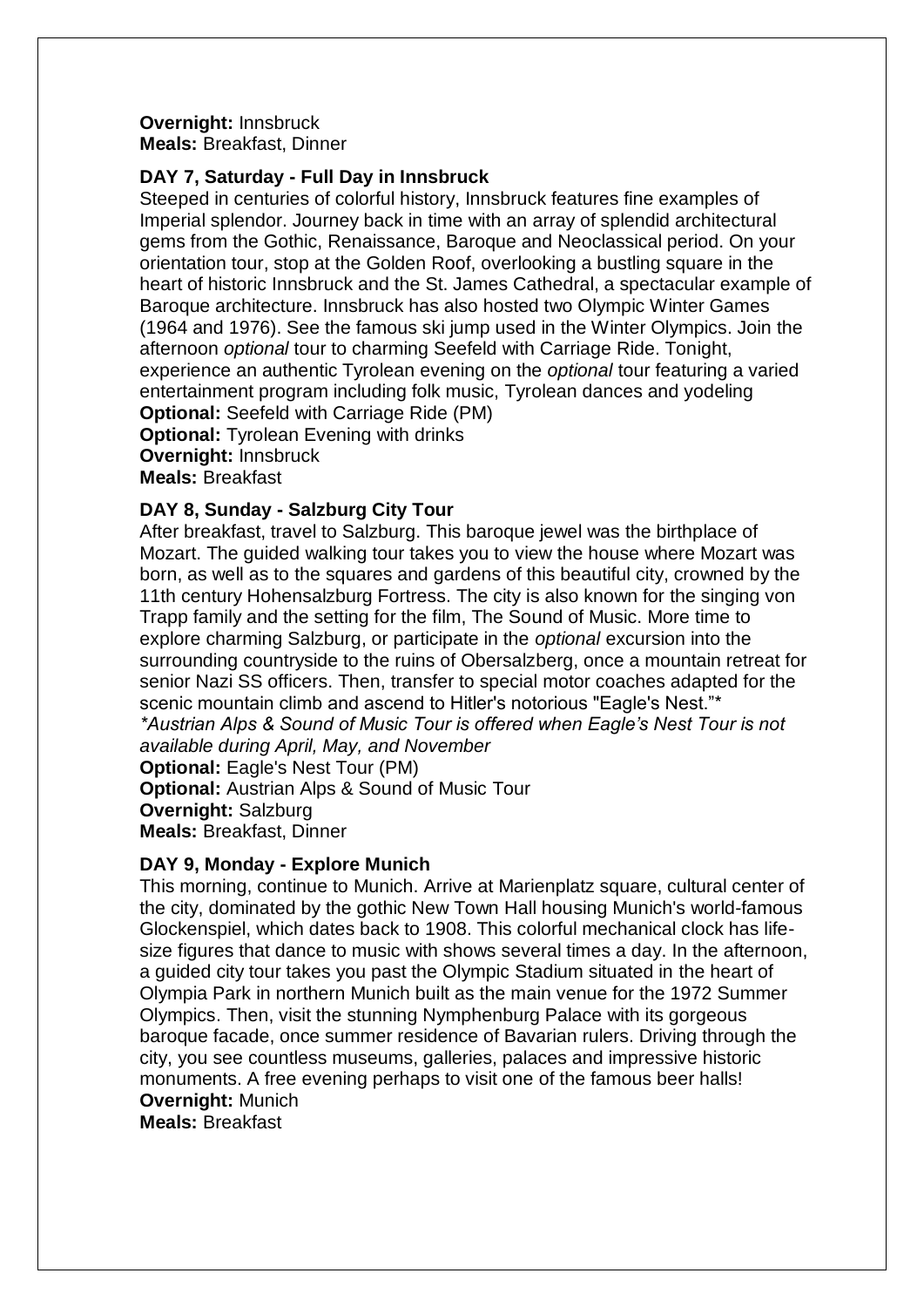## **DAY 10, Tuesday - Full Day in Munich**

A full day to enjoy Munich with its plethora of shops and restaurants and to explore at leisure. Tonight, toast your final night in Munich with a delicious dinner at a local restaurant

#### **Overnight:** Munich

**Meals:** Breakfast, Dinner

#### **DAY 11, Wednesday - Embark in Regensburg**

Time this morning for last minute sightseeing, or shopping in Munich before the early afternoon departure to Regensberg. Arrive at the port for embarkation. After arrival formalities, time to relax on board. Tonight, meet your Cruise Director and enjoy a gala welcome dinner as it sets the mood for your delightful river cruise **Overnight:** River Cruise

**Meals:** Breakfast, Dinner

#### **DAY 12, Thursday - Regensburg City Tour**

This morning, explore Regensburg, one of Germany's largest and best preserved medieval cities, designated a UNESCO World Heritage Site. The guided walking tour highlights the city's stunning architecture as you view the Old Town Hall, Dom St. Peter and the Porta Praetoria, gateway to an ancient Roman fort built in 179 AD. Marvel at beautiful churches and one of the oldest stone bridges crossing the Danube. Return to the ship for lunch or spend the afternoon at leisure discovering the delights of Regensburg on your own. At 3:00 pm, the ship will set sail for Passau

**Overnight:** River Cruise

**Meals:** Breakfast, Lunch, Dinner

#### **DAY 13, Friday - Morning in Passau**

Dock this morning in 2500-year-old Passau, known for its pastel patrician houses, cafes, cobblestone lanes and riverfront promenade. Passau is a Bavarian town with a mix of Roman, Italian Baroque and Gothic architecture. Explore Passau independently in the morning, or, join the *optional* full day tour to picturesque Salzburg, birthplace of Mozart and setting for the *Sound of Music*. The walking tour will include some of Salzburg's most historic sites including the Mirabell Palace, the Abbey, Salzburg Cathedral, and St. Peter's Cemetery. After lunch at a local restaurant, there will be time to discover Salzburg on your own before returning to the ship. If you choose to remain onboard the ship, continue sailing during lunch and relax this afternoon. In the early evening, all passengers will rejoin the ship and continue sailing for Melk

**Optional:** Full Day Tour of Salzburg

**Overnight:** River Cruise

**Meals:** Breakfast, Lunch, Dinner

#### **DAY 14, Saturday - Melk Abbey**

Disembark in Melk this morning for a guided tour of the historic Benedictine Abbey, considered one of the finest examples of Baroque architecture in Europe. View the Abbot's chambers, the Kaiser's walk and the lavish library. Then, return to the ship and continue cruising through the scenic Wachau Valley on the way to Vienna, the Imperial city legendary for its opulence and elegance. Tonight, perhaps take the opportunity to attend an evening of Viennese culture in the "City of Music" at an *optional*concert performance of the classical masterpieces of Mozart and Strauss, two of Vienna's most famous citizens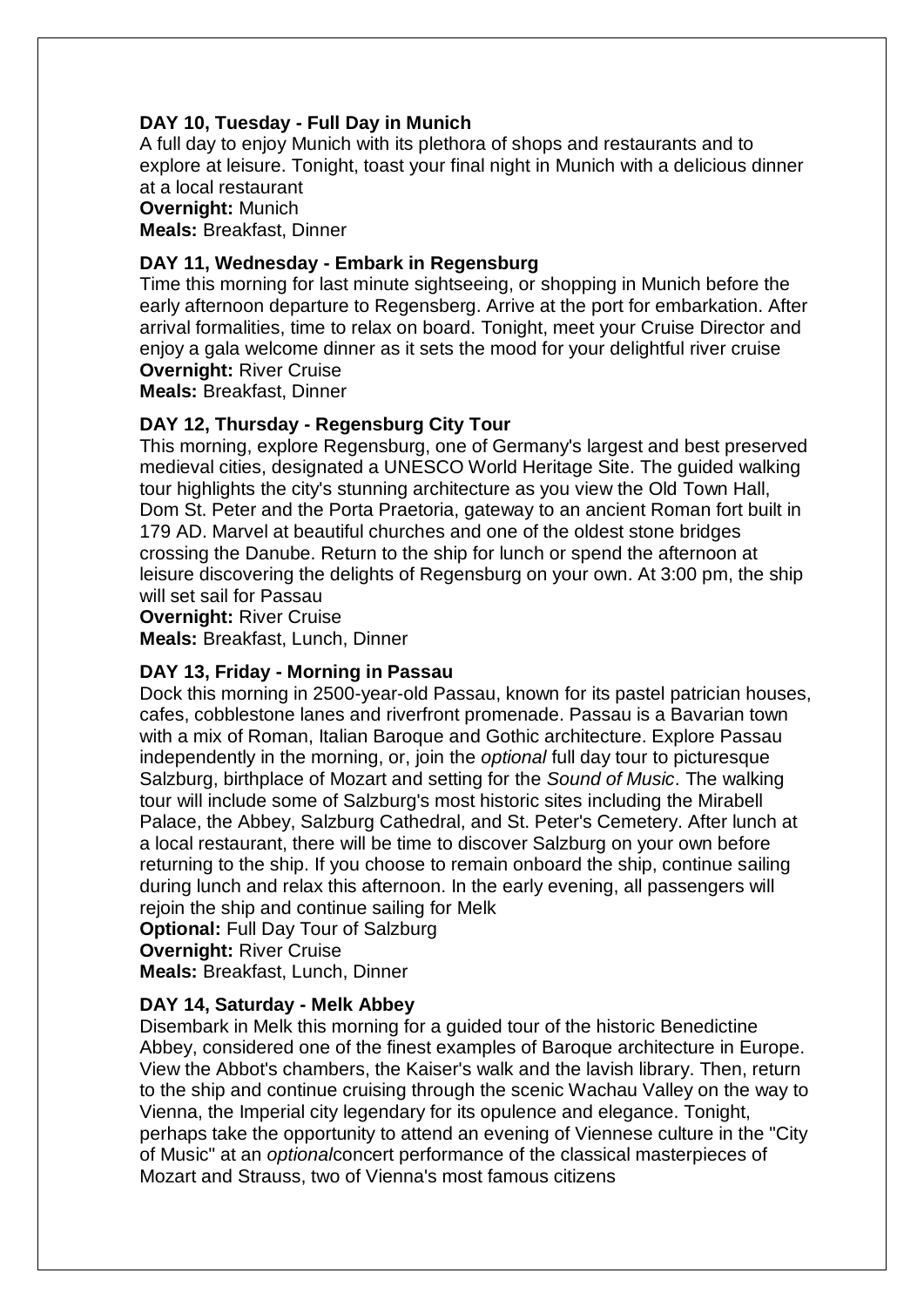**Optional:** Classical Viennese Concert (PM) **Overnight:** River Cruise **Meals:** Breakfast, Lunch, Dinner

#### **DAY 15, Sunday - Vienna City Tour**

This sparkling city on the Danube has captivated travelers for years with its elegant shops, world-class museums, and beautiful gardens. Drive along the famed Ringstrasse, Vienna's main boulevard lined with magnificent Baroque palaces, parks and monuments. View the lavish Hofburg Palace, and the impressive Vienna Opera House. Continue to majestic St. Stephen's Cathedral and the Parliament building. Enjoy the afternoon at a café sampling the famous Viennese Sacher Torte, or, join the *optional* afternoon tour to the Imperial Schonbrunn Palace, once summer residence of the Hapsburgs. Visit the opulent baroque apartments and stroll through the world-famous manicured gardens **Optional:** Schonbrunn Palace Tour (PM)

**Overnight:** River Cruise

**Meals:** Breakfast, Lunch, Dinner

#### **DAY 16, Monday - Bratislava City Tour**

This morning, enjoy the tranquil scenery as you sail along the scenic Danube. At noon, arrive in Bratislava, capital of Slovakia, a mix of modern and Baroque architecture. This capital city is among the youngest in Europe, yet retains a rich history dating back more than 2000 years. Walk along the cobblestone lanes of the historic town center; view St. Martin's Cathedral, coronation site of the kings of Hungary, the 13th century Old Town Hall and the Franciscan church. Time to explore this colorful city on your own before returning to the ship for dinner as you sail for stunning Budapest

**Overnight:** River Cruise

**Meals:** Breakfast, Lunch, Dinner

#### **DAY 17, Tuesday - Budapest City Tour**

Your morning tour begins on the Pest side of the city; view the Parliament, City Park and Heroes Square. Cross to Buda to see the Royal Palace, Matthias Church and the graceful medieval architecture along the cobbled streets. Explore the city's wonderful shops and cafes this afternoon on your own. Tonight, enjoy a lavish Captain's Dinner on board

**Overnight:** River Cruise

**Meals:** Breakfast, Lunch, Dinner

#### **DAY 18, Wednesday - Depart Hungary**

This morning, disembark and transfer to the airport for your departure flight. Disembarkation will end at 9:30 am **Meals:** Breakfast

## **Call Destination International on 1300 813 391 for enquiries & reservations.**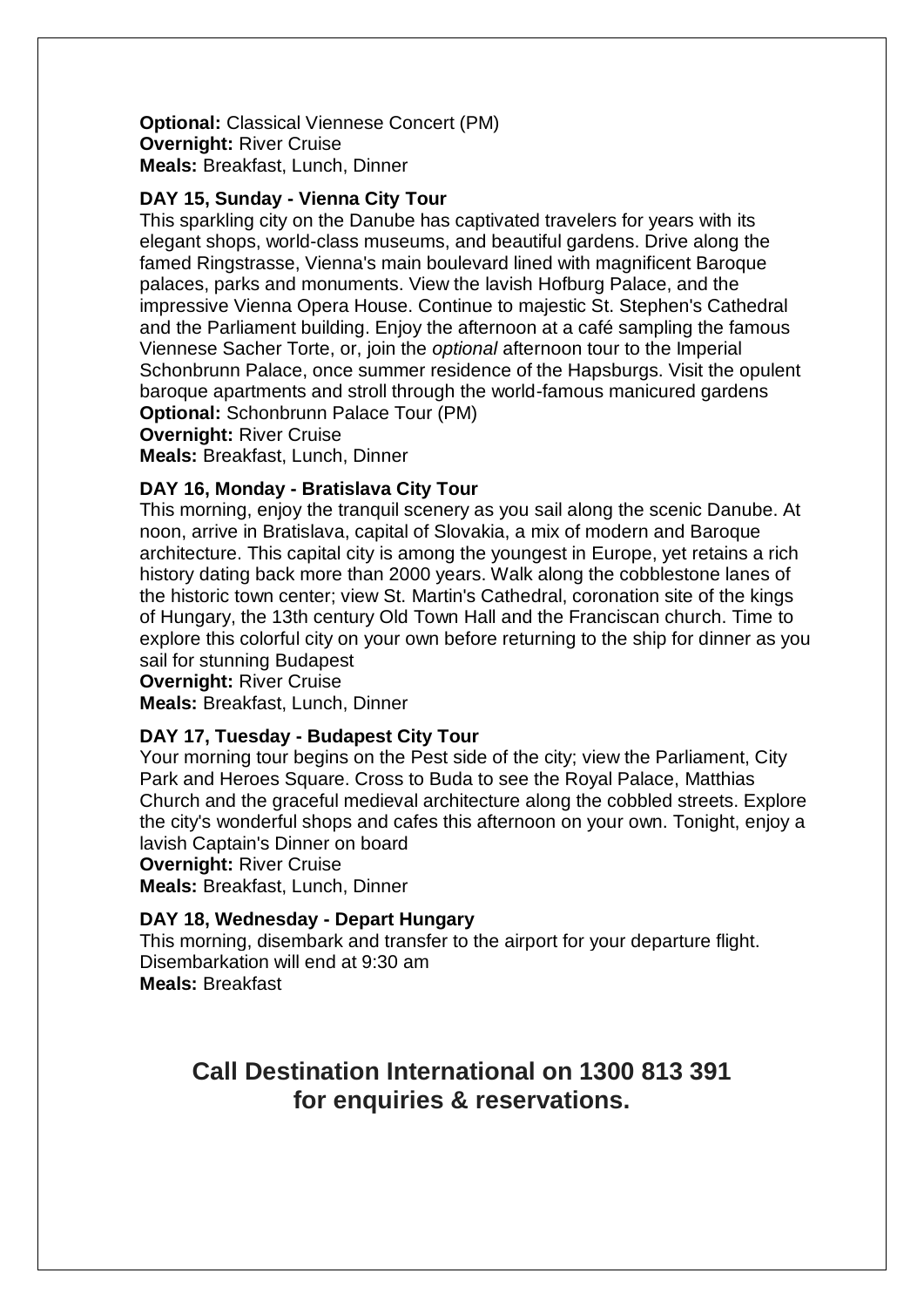

ATAS Accreditation Number: A10718

ATAS vets travel agents against strict criteria to ensure they meet certain standards, are reliable and professional businesses. ATAS agents need to meet high levels of business discipline, training, compliance with Australian Consumer Law and compliance with a strict code of conduct – ensuring your piece of mind when booking travel.

We have met these stringent requirements in order to become nationally accredited. Our accreditation means we are the best in the industry, credible and a professional business that takes pride in its staff being expertly trained. This means you can book your travel knowing you're in the safe hands of a trusted and reputable travel agent.

Further information can be found at<http://www.atas.com.au/>

## **Affordable Holidays - HOW DO WE DO IT???**

We go directly to our overseas suppliers to source the best possible price and holiday for you. That's why our holidays are so affordable! There are many overseas operators that currently do not sell their holidays in Australia and we have approached these reputable businesses to represent them in our country. These travel professionals offer exceptional service and tours at just the right price. If you think you are paying too much for your travel arrangements, please give us a call, we will do our best to find you a holiday that fits within your travel budget.





## **DESTINATION INTERNATIONAL HOLIDAYS BOOKING CONDITIONS Please read this below information prior to making your reservation**

#### **BROCHURE VALIDITY**

The information presented in our brochure is correct to the best of our knowledge, but is subject to change without notice. Changes can occur with respect to prices, itineraries, duration of holidays, service standards, tour content, airfares and schedules. This is out of our control. Please ensure you advise details of your requirements at the time of booking.

#### **GOODS AND SERVICES TAX (GST)**

The Australian GST does not apply to international travel. Any service fees, courier, cancellation and amendment fees are subject to GST. You will be charged GST where applicable.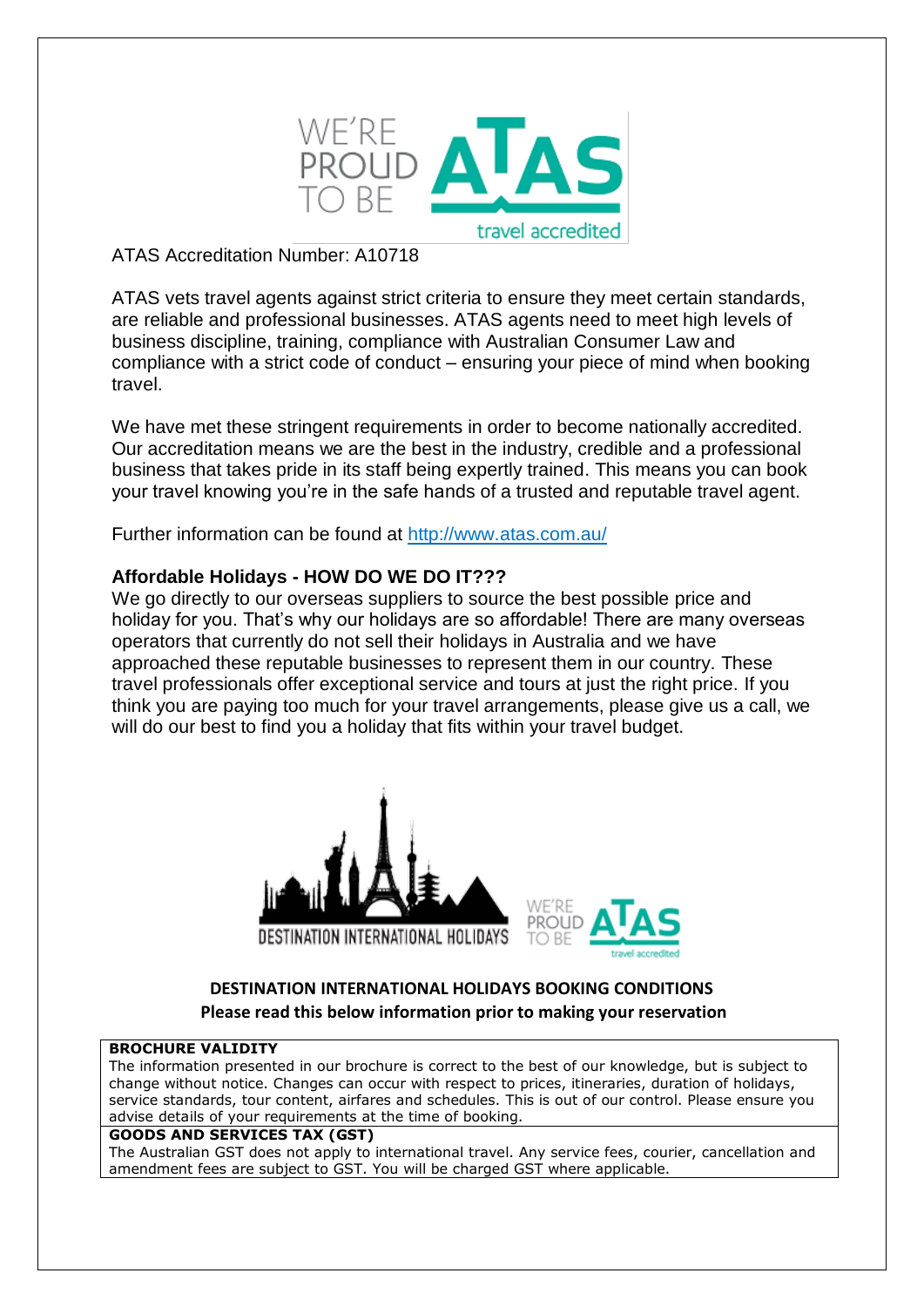#### **DEPOSIT**

A deposit is required to confirm your booking (varies depending on package booked). Receipt of deposit will be taken as an understanding by Destination International Holidays that the customer has checked their confirmed travel arrangements and has read and agreed to the terms and conditions.

#### **FINAL PAYMENT**

Payment in full must be made no less than 120 days before travel, unless required earlier by any supplier.

#### **PRICES**

All prices for our tours are advised in Australian Dollars (\$AUD). They are based on airfares, schedules and tariffs at the time of printing. Destination International Holidays reserves the right to vary the cost of the tour, taxes and airline prices if necessary by reason of currency fluctuation, cost increase, or airfare increase. All prices are subject to confirmation from local tour operators. Once full payment has been received by Destination International no surcharges in respect to currency fluctuations will be applied.

#### **ITINERARY CHANGES**

Destination International Holidays reserves the right to amend the itinerary for reasons such as service requirements, road or weather conditions or unforeseen circumstances. Where a change is of a significant nature, it will be advised to our customers in writing. Destination International Holidays reserves the right to substitute hotels, lodges, inns and camps with properties of similar standard

#### **AMENDMENT FEES**

Any deviation to packages advertised or quotes will incur a fee of \$150 per person.

Should you need to alter your confirmed reservations, there will be an automatic fee charged of \$150 per amendment or transaction, plus any new arrangements made. Additionally, there may be cancellation fees levied by the tour operator or fees may be applicable where arrangements have been pre-purchased. In addition, we charge

- \$50 per person for all airline seat reservations and baggage charges plus any airline fees.
- \$100 per person for all Tourist visa processing plus the cost for the visa fee.
- \$75 per person to reissue any travel documents lost in the mail.
- \$100 per person to process insurance claims when travel insurance has not been purchased from this office.

#### **CANCELLATIONS**

Cancellation fees will be levied relative to the amount of notice given as follows:

| Days' Notice   90 or more |                                            | 75-90   65-75   65-1 |      |
|---------------------------|--------------------------------------------|----------------------|------|
|                           | Loss of Deposit and 50% loss of fare   75% | 85%                  | 100% |

The above are Destination International Holidays cancellation fees. Airlines and Tour Operators may have additional fees. Transfer of a confirmed booking to another tour or departure date is deemed a cancellation of the original booking. There will be no refund for cancellation of unused services on or after commencement date. Please note that employees of any overseas suppliers are not authorised by Destination International Holidays to make any undertakings to our clients in respect of refunds or other matters.

#### **ACCOMMODATION**

There will be variations in the size, standard and presentation of rooms and facilities within the one hotel. This is beyond the control of Destination International Holidays.

#### **CLAIMS**

If you encounter any problems on your holiday, you should to try and solve it directly with the supplier whilst overseas. If it is not possible to do so please do so in writing within 30 days of completing your Destination International Holidays arrangements.

#### **TRAVEL INSURANCE**

You must be insured for the duration of your trip. You need comprehensive travel insurance to cover cancellation, health requirements, luggage and additional expenses. Insurance policies rarely cover for loss of cash.

#### **PASSPORT, VISA & VACCINATIONS**

You must familiarise yourself with any visa and health requirements that may be applicable in the countries you are visiting. You are responsible for all entry/exit health and any other documents required by laws, regulations, orders, demands or requirements of countries visited or transited. Please note that passport and visa requirements are not the responsibility of Destination International Holidays. We will not be held liable for any loss or expense due to the failure to comply with the